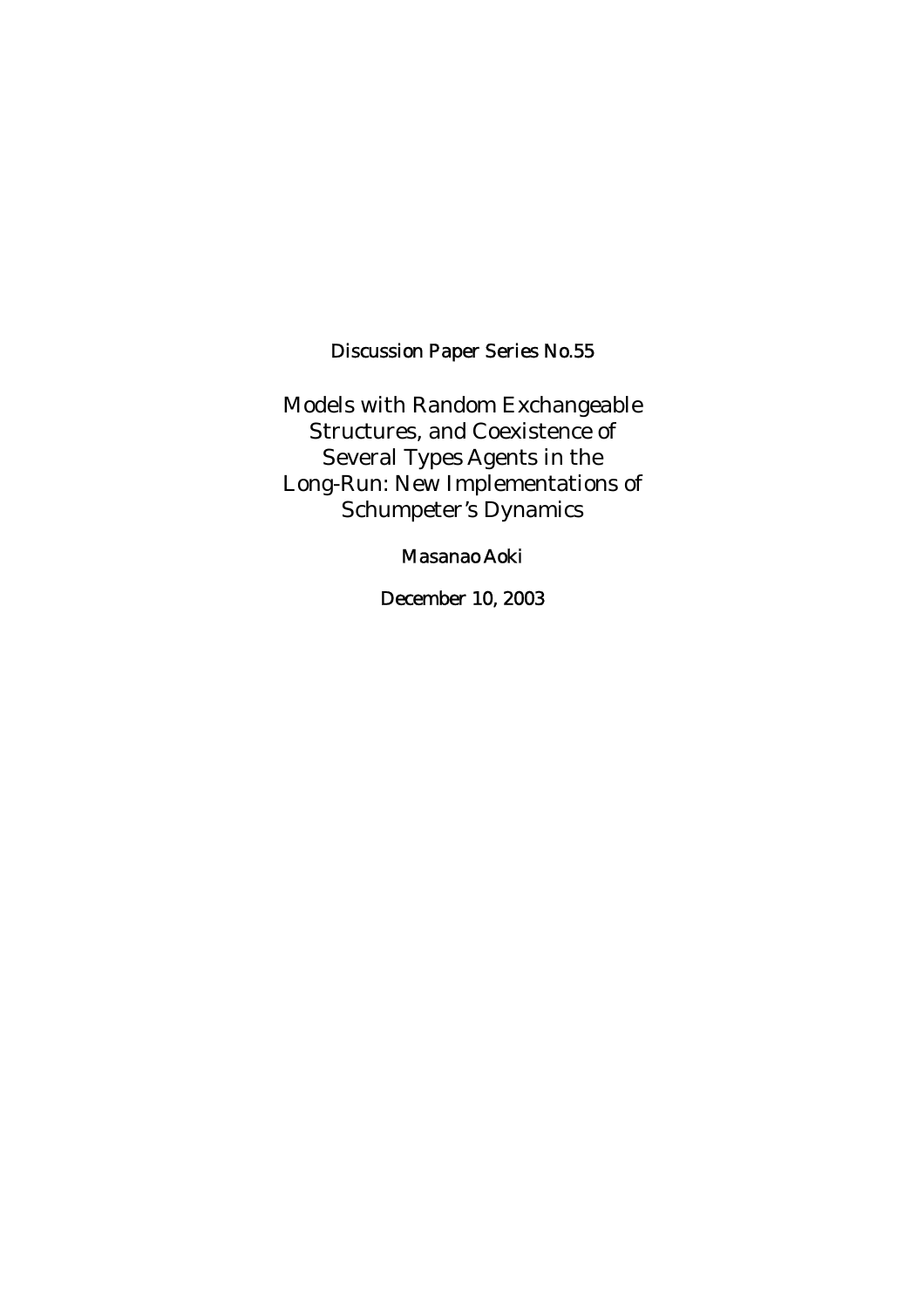# Models with Random Exchangeable Structures, and Coexistence of Several Types of Agents in the Long-Run: New Implementations of Schumpeter's Dynamics

Masanao Aoki Department of Economics University of California, Los Angeles Fax Number 310-825-9528, e-mail aoki@econ.ucla.edu and Chuo University Research Initiative and Development Fax number 81-3-3817-1606, e-mail masanao@tamacc.chuo-u.ac.jp

Dec. 2003

#### Abstract

We propose a procedure for building macroeconomic models of a large number of interacting agents by dividing the collection of agents by "types" into clusters or subsets. These clusters form random exchangeable partitions. We argue that this approach is useful in implementng some of the ideas originally proposed by Schumpter by adding more information on dynamic aspects of his proposals.

### **Introduction**

Economists often face problems of examining collective behavior of a large number of interacting agents, where agents are generally heterogeneous in their characteristics such as their risk attidutes, and their circumstances, that is, constraints they face, and so forth.

We use the word "type" to denote agents of different categories or classes. This word should be interpreted broadly. Agents may be differentiated by the behavioral rules they use, by their risk attitudes, the products they produce, services they render, and so forth. We assume that the number of types are at most countable.

One of the important components in macroeconomic modeling is the specification of entry behavior of agents. We do not assume in advance the number of types is fixed. Agents of new or unanticipated types may enter the market. Economists do not have a well-established procedure for building macroeconomic models with this contingency, that is, they do not deal with situations of unanticipate knowledge in the terminology by Zabell (1992).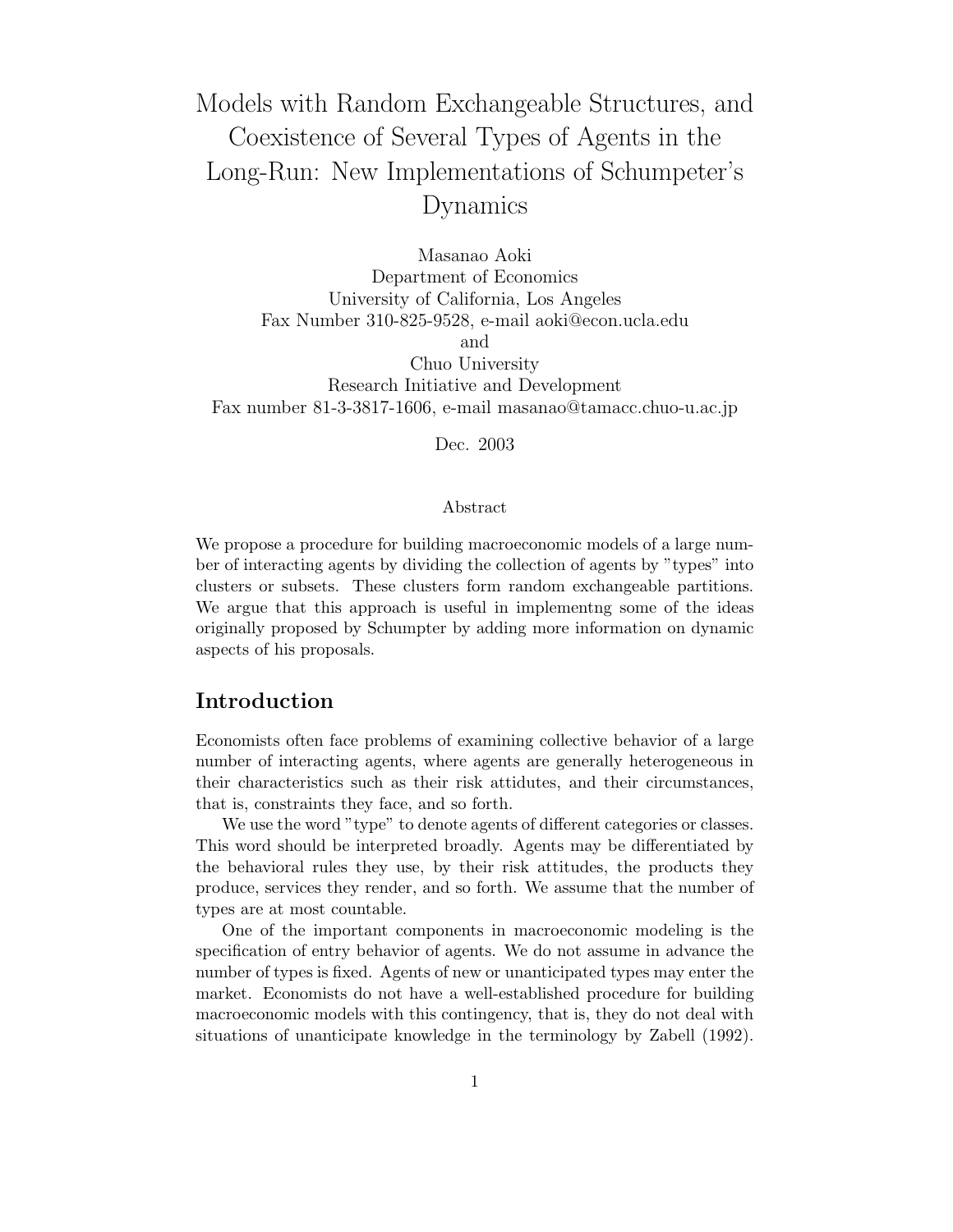We observe here a close parallel with the ideas of random exchangeable partitions by Kingman (1978 a, b). Zabell (1992) discusses the distinction between the problems in which the types of agents is fixed in advance, and those with new, so far unsuspected types of agents may enter in the future. This latter is the situation of unanticipated knowledge according to Zabell. The entry by agents or goods in economics is exactly this situation since new goods, optimizaation procedures, manufacturing methods and so on are known to arise in the future, even though we do not know exactly when they enter the economy. The conditional expectations that an agent next enters the market is of a new type is related to the laws of sucession of Johnson, as exposited by Zabell (1982, 1992).

This paper proposes a new approach to macroeconomic model building which explicitly deals with clusters of agents, including new ones. We use stationary distributions of order statistics of cluster sizes to draw inferences on model behaviors in markets in stochastic equilibria. We adapt tools that are originally developed by population genetists such as Ewens, Watterson, and by mathematicians and statisticians such as Kingman, Zabell, Hoppe, among others.

### **Exchangeable Random Partitions**

This section explains briefly that the notion of exchangeable random partitions, which is due to Kingman (1978a, 1978b). This is used to discuss a large number of agents forming clusters of various sizes. We follow Zabell (1992) to describe the notion. Appendix has further details in order to make this paper more self-contained.

This notion extends that of exchangeable sequences of de Finetti, which is appropriate when the number of categories is finite and known in advance. Two exchangeable sequences have the same probability if one is a rearrangement of the other. Thus, the sequences are invariant with respect to permutations of time indices of the sequences of samples or agents who enter the market. In exhcnageable partitons, the sequences are not only invariant with respect to time indicies but also with respect to permutations of category or cluster indices.

Given that there are *n* agents, we denote by [*n*] the set,  $\{1, 2, \ldots, n\}$ . The set  $[n]$  is partitioned into  $K_n$  subsets or clusters. A random partion  $\Pi_n$  is a random object whose values are partitions of a set [n]. This set is partitioned into  $\{A_1, A_2, \ldots A_K\}$  where  $A_i$  has  $n_i$  elements. This is denoted by  $|A_i| = n_i$ . Partition vector **a** is a vector made up of  $a_i$ , which is the number of clusters or blocks with i elements,  $i = 1, 2, ..., n$ <sup>1</sup>. We have the accounting identity relations:  $\sum_{i=1}^{n} a_i = K$ , is the total number of types in the model, and  $\sum_{i=1}^{n} ia_i = n$  is the total number of agents in the model. To emphasize that the number of types varies with the sample, we sometimes write  $K_n$  as the number of clusters of  $[n]$ .

Random partitions are called exchangeable if two partitions with the

<sup>&</sup>lt;sup>1</sup>This definition is due to Zabell. Kingman has the same concept, but his name is specific to genetic application. So we follow Zabell.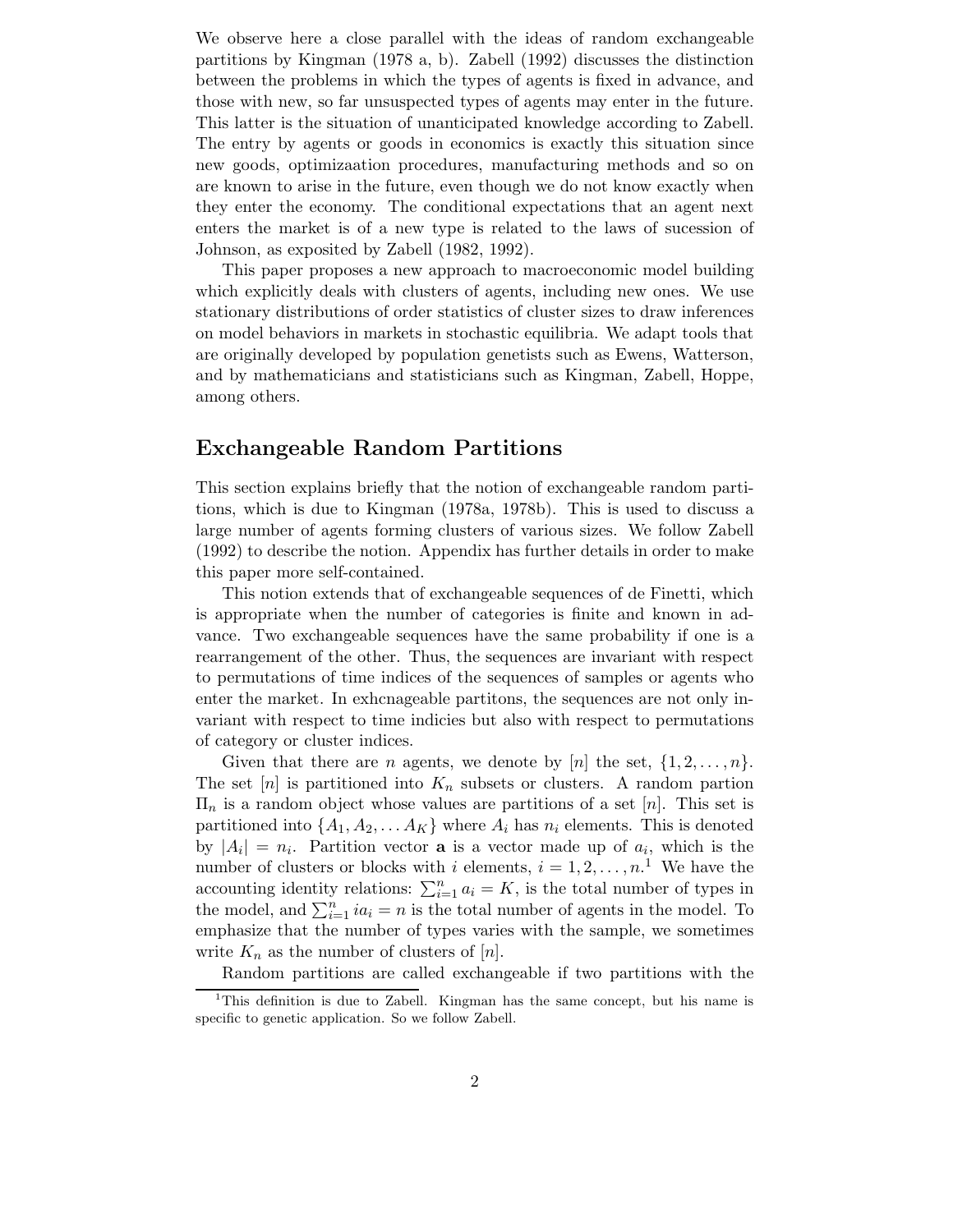same partition vectors have the same probabilities. Note that the notion of exchangebility of random sequences, which has to do with invariance of probability with respect to permutation of time indices of samples or agents, are extended in random partitions to invariance of probability with repsect to time indicies and to category or type indicies. See Appendix for further details.

It may help to recall the occupancy problem in elementary probability textbooks in which identical-looking fresh tennis balls are to be placed in unmarked undistinguishable boxes. Then, the only way to describe the configurations of how balls are distributed among boxes is in terms of partition vectors of balls. There are so many boxes containing one ball, two balls, and so on. More precisely, partition vector  $\mathbf{a} = (a_1, a_2, \dots, a_n)$  are such that  $a_i$  counts the number of boxes with exactly i balls, that is, the number of categories or types with exactly i agents.

Let  $X_1, X_2, \ldots$  be an infinite sequence of random variables taking on K distinct values, which are possible categories or types of agents, and where **n** is the frequency vector, that is, empirical distribution.  $n_i$  is the number of  $X$ s observed to be of type i. By exchangeability, each of the sequences with the same frequendcy vector is equi-probable. Therefore, In the case of exchangeable random sequences we have

$$
\Pr(X_1, X_2, \dots, X_n | \mathbf{n}) = \frac{n_1! n_2! \cdots n_K!}{n!}.
$$

In the case of exchangeable random partitions with partition vector **a**, its probability is given by

$$
\Pr(\mathbf{a}|n) = \frac{n!}{\theta^{[n]}} \prod_{j=1}^n \frac{\theta^{a_j}}{j^{a_j} a_j!},
$$

where  $\theta^{[n]} = \theta(\theta+1)(\theta+2)\cdots(\theta+n-1)$  denotes an ascending factorial. It has one parameter  $\theta$  which controls the correlatedness of agents. Higher the value of  $\theta$  a randomly selected two agents are less correlated.

There are a number of ways to derive this. One way is to relate the partition vector to the cyclic product representation of permutation by interpreting  $a_i$  as the number of cycles of length i. Then we ask how many permutations are there with a given partition vector. Permutations are not distinct either because all cycles containing the same elements in the same cyclic order are the same, or because relative positions of cycles is immaterial. In a cycle with j elements, there are j possible first elements of the cycles. Hence ther are  $j^{a_j}$  duplicates. Since the relative positions of  $a_i$  cycles in the permutation do not matter. This gives rise to  $a_i$ ! fators of duplications. Therefore, among  $n!$  permutations the number of distinct permutations with the same partition vector **a** is given by

$$
C_n(\mathbf{a}) = \frac{n!}{1^{a_1} 2^{a_2} \cdots n^{a_n} a_1! a_2! \cdots a_n!}
$$

.

The probability is therefore given by the inverse of this expression when all permutations are equally likely. This is the special case with  $\theta = 1$ . When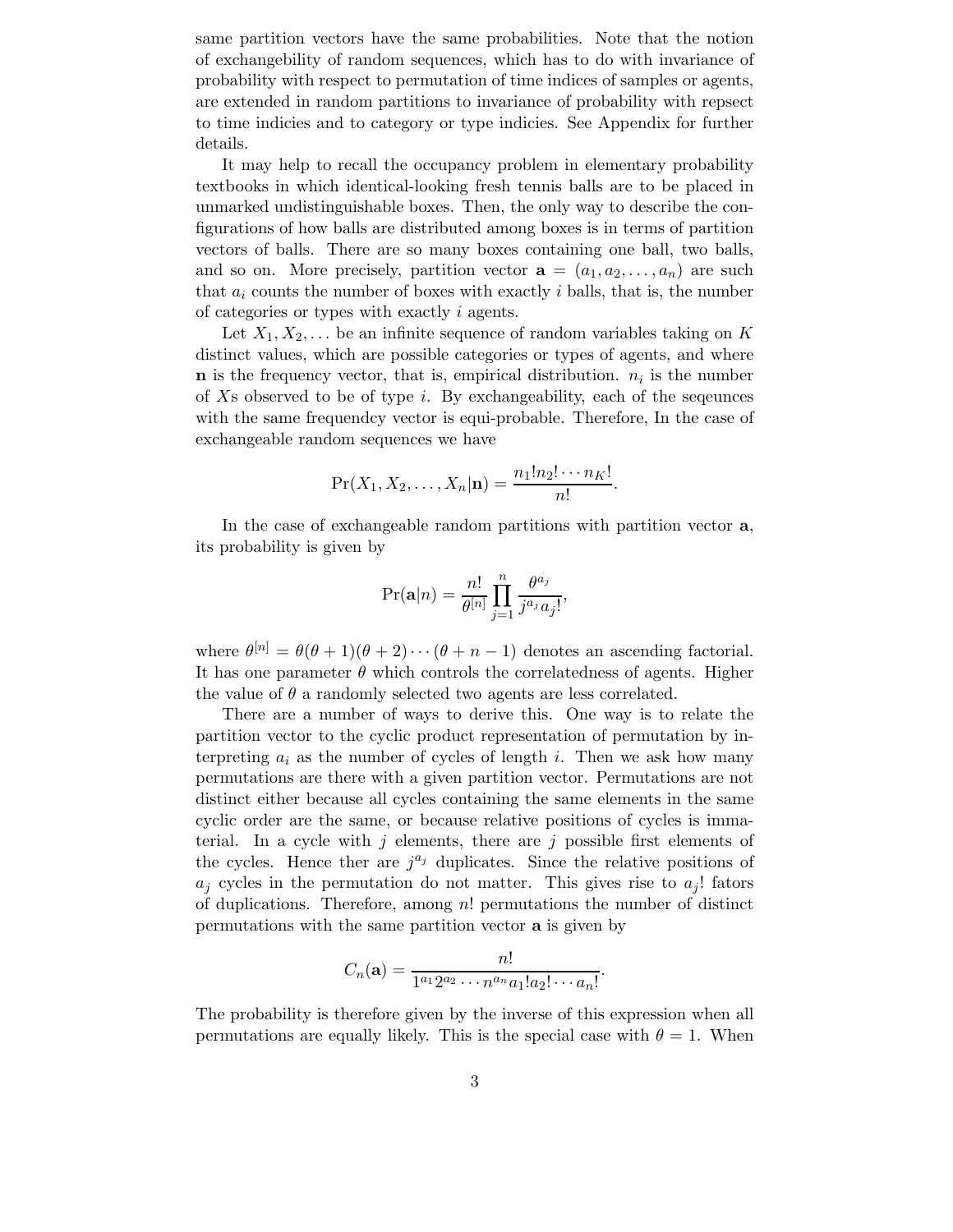permutations with k cycles are weighted proportional to  $\theta^k$  with positive  $\theta$ , we derive the formula shown above. See also Aoki (2002, A.9) for further details.

We use partition vectors as state vectors in our model.

Instead of the Polya urn, the generalized Polya urn with one ball of special color (black in Hoppe and called mutator by Zabell) generates the correct conditional expectation when the Polya urn is modified by a device that when the black ball is drawn, the black ball and a ball of new type is returned into the urn. See Hoppe (1987).

Ewens distribution is the stationary distribution function of the partition vector and is given by the last equation above. This distribution is also known as the Ewens sampling formula or MED (multivarite Ewens distribution). See Ewens (1972) or Johnson, Kotz, and Balakrishnan (1997).

There are also several ways of deriving the above as the stationary distributions of back-ward Chapman-Kolmogorov equation (also called master equations in the physics literature and in Aoki (1996, 2002) by associating continous-time Markov chains to state vectors. Kingman also used this equation in some of his writings without identifying it as such when he introduces the notion of coalesence, Kingman (1978a, b, 1982).

### **Market Share Distributions**

We use shares of a market by  $n$  agents as a motivating example to arrive at the Poisson-Dirichlet distribution which plays an important role in what follows. We follow Kingman (1993) and suppose that  $x_1, x_2, \ldots x_n$  are the market shares of *n* firms, that is  $x_i \geq 0$ , and  $\sum_i^n x_i = 1$ . Suppose that these share have the Dirichlet distribution with parameter  $\alpha$ ,  $\mathcal{D}(\alpha, n)$ . Its density is given by

$$
f(x_1, x_2, \dots, x_n) = \frac{\Gamma(n\alpha)}{\Gamma(\alpha)^n} (x_1 x_2 \cdots x_n)^{\alpha-1}.
$$

This is a probability density on the simplex  $\Delta_n$ . This density is symmetric, and the shares are exchangeable.

Next, consider their order statistics, that is, rearrange xs and let

$$
x_{(1)} \ge x_{(2)} \cdots \ge x_{(n)}.
$$

We let n goes to infinity, and let  $n\alpha$  approach  $\theta$ . The distribution of the infinite random sequence  $\xi = (\xi_1, \xi_2, \ldots)$ , satisfying  $\xi_1 \ge \xi_2 \ge \cdots$ ,  $\sum_i \xi_i = 1$ depends only on  $\theta$  and is called Poisson-Dirichlet distribution,  $PD(\theta)$ .

The important of this distribution in genetics and ecology has been noted by Kingman and many others. We show that this distribution is also important in economic applications as well. For small values of  $\theta$  a few shares dominate. For example, see Aoki (2000). In this paper, it is shown that the largest two shares may determine market clearing prices under certain conditions.

Unfortunately, this distribution is rather difficult to deal with, even though Watterson and Guess have used elementary methods to obtain joint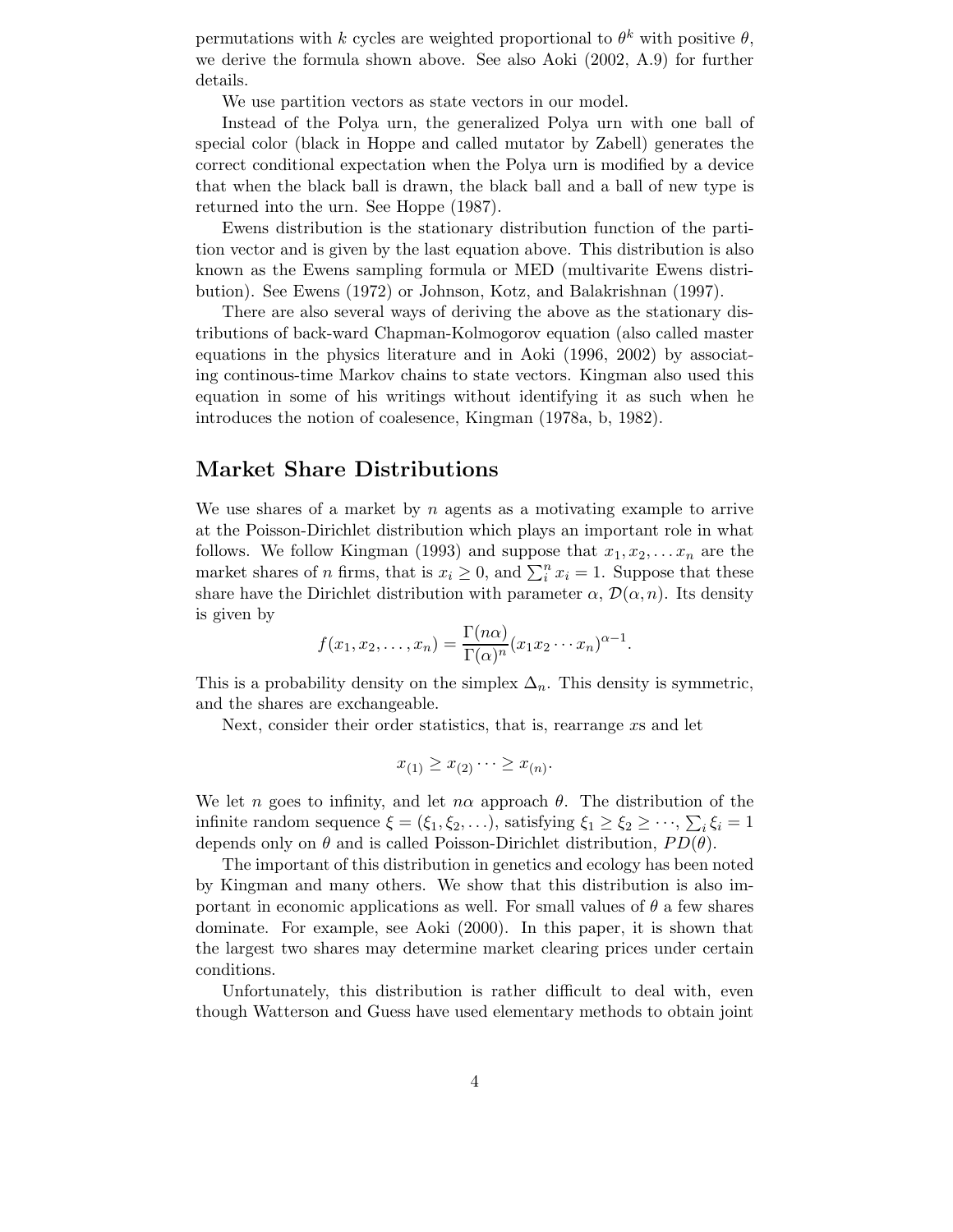probabability distributions for the largest r shares. See also Arratia, Barbour, and Tavaré (2003), and Pitman (2003) for additional details.

There is a simpler distribution than PD distribution, called size-biased version, from which PD distribution can be derived. See Kingman (1993, Chap. 9), Hoppe (1987), or Carlton (1999).

We say that  $\{Q_n\}$  has a GEM distribution with parameter  $\theta$ , when it is generated from  $\{W_n\}$ , which are i.i.d. Beta  $(1, \theta)$  distribution,

$$
Q_1 = W_1, Q_n = (1 - W_1) \cdots (1 - W_{n-1}) W_n, n = 2, 3, \dots
$$

When these Q's are rearranged in non-increasing order as  $Q_{(1)} \geq Q_{(2)} \geq \ldots$ , then the sequence  $\{Q_{(n)}\}$  is known to have a Poisson-Dirichlet distribution, denoted by  $PD(\theta)$ . See Carlton (1999, p. 7).

There is one more important notion, called invariance under size-biased permutation, Kingman (1993, p.98) Given a sequence  $\{P_n\}$ , permute this sequence to generate a sized-bised sequence  $\{P_n\}$  by

$$
Pr(\tilde{P}_1 = P_n | P_1, P_2, \ldots) = P_n,
$$

and for  $j = 2, 3, \ldots$ 

$$
\Pr(\tilde{P}_{j+1} = P_n | \tilde{P}_1, \dots, \tilde{P}_j, P_1, P_2, \dots) = P_n / [1 - \tilde{P}_1 - \tilde{P}_2 \dots - \tilde{P}_j],
$$

provided that  $P_n$  is not equal to any of the  $\tilde{P}_i, i = 1, 2, \ldots, j$ .

When the distribution of the resampled sequence is the same as the original one, the sequence is called invariant under the size-biased permutation. Pitman (1996) has shown that the probability sequence  $\{P_n\}$  is invariant under size-biased permutation if and only if the sequence is a GEM  $(\theta)$  for some positive  $\theta$ . The ranked sequence  $\{P_n\}$  of GEM  $(\theta)$  is a Poisson-Dirichlet distribution  $PD(\theta)$ .

### **Law of Sucession: Entries by New Type**

Johnson did not consider entries by unknown types, but his sufficientness postulate addresses the question of what is the type of next entrant. Let  $X_1, X_2, \ldots, X_N$  be an exchangeable sequence of K-valued random variables such that for every  $n \leq N$  the joint probability

$$
Pr(X_1 = i_1, X_2 = i_2, \dots, X_n = i_n) > 0,
$$

for all  $(i_1,\ldots i_n)$ , and

$$
Pr(X_{n+1} = i | X_1, X_2, \dots, X_n) = f_i(n_i),
$$

where  $f_i(n_i) = a_i + b^{(n)}n_i$ , with  $a_i$  non-negative, for K greater than 2, Zabell (1982, Th2.1).

When some unknown type, that is, a type not foreseen or anticipated enter, the law of sucession becomes<sup>2</sup>

$$
Pr(X_{n+1} = new | X_1, X_2, ..., X_n) = \frac{\theta}{n+\theta}.
$$

<sup>&</sup>lt;sup>2</sup>Later, Pitman generalizes the one-parameter PD $(\theta)$  to a two-parameter version.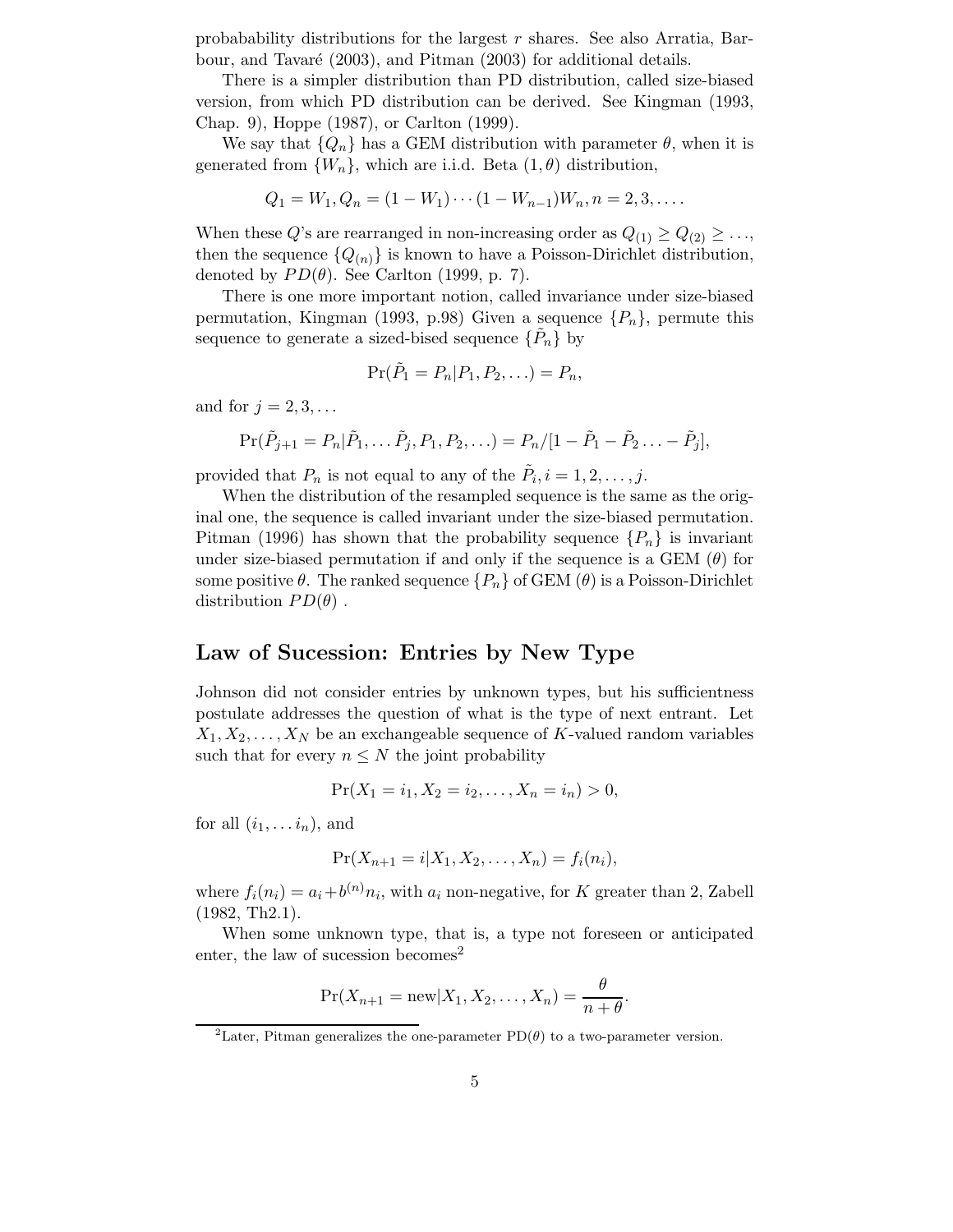### **Distribution of Order Statistics**

Given that we have observed a number of types of agents so far, summarized by the empirical distribution, and given the Poisson-Dirichlet prior, we obtain

$$
\Pr(X_{N+1} = c_k | \mathbf{n}) = \frac{n_k}{N + \theta}.
$$

### **Dynamics of Clustering Processes**

We use continous-time Markov chains to model economic models in general. To express transition rates in partition vectors, define  $\mathbf{u}_1 = \mathbf{e}_1$ , and for  $i \geq 2$ 

$$
\mathbf{u}_i = \mathbf{e}_i - \mathbf{e}_{i-1},
$$

where the vector  $\mathbf{e}_i$  has the only non-zero entry at the *i*th component which is one. When an agent leaves a group of  $j$  agents, the number of clusters of size j is reduced by one and that of size  $j - 1$  increases by one. That is,  $a_j$  is reduced by one and  $a_{j-1}$  is increased by one. This transition rate is therefore expressed by  $w(\mathbf{a}, \mathbf{a} + \mathbf{u}_i)$ . For example we may define a process with

$$
w(\mathbf{a}, \mathbf{a} + \mathbf{u}_j) = \lambda \frac{j a_j}{n}.
$$

Kelly (1979, p. 146) has discussed a birth-death process which can be expressed in this matter. He has derived the equilibrium distribution of the process

$$
\Pr(\mathbf{a}) = const \times \prod_{j=1}^{\infty} \frac{\beta^{a_j}}{a_j!},
$$

where  $\beta_i = x^j/j$ , with  $x = \lambda/\mu$ .

## **Economic Applications**

There are many examples with entries by unknown or unanticipated agents.<sup>3</sup> Here, we mention two that appeared elsewhere. Aoki (2000) gives one application of the Ewens sampling formula in finance, and mentions power-laws as the tail-distribution for the returns of certain financial assets. In this application, stocks of a holding company is traded by a large number of agents. With  $\theta = 0.3$ , two largest groups of agents are shown to capture nearly 80 percent of the market shares and hence dominate the market excess demands for the shares, which in turn determines the stationary distributions of returns. This example shows that for small values of  $\theta$ , that is, when agents are correlated to some significant degree, two types of agents may not be a bad approximation.

Aoki (2002, Sec.7.3 and 7.4) have several models of industries wtih innovators and imitators. Aoki (1996) has an example of technical diffusion. In this model the new and old technology co-exist in long-run equilibrium.

<sup>&</sup>lt;sup>3</sup>The notion of coalescence of Kingman (1982) may be applied to trace genealogy of products or how firms grow. We will treat this subject in another paper.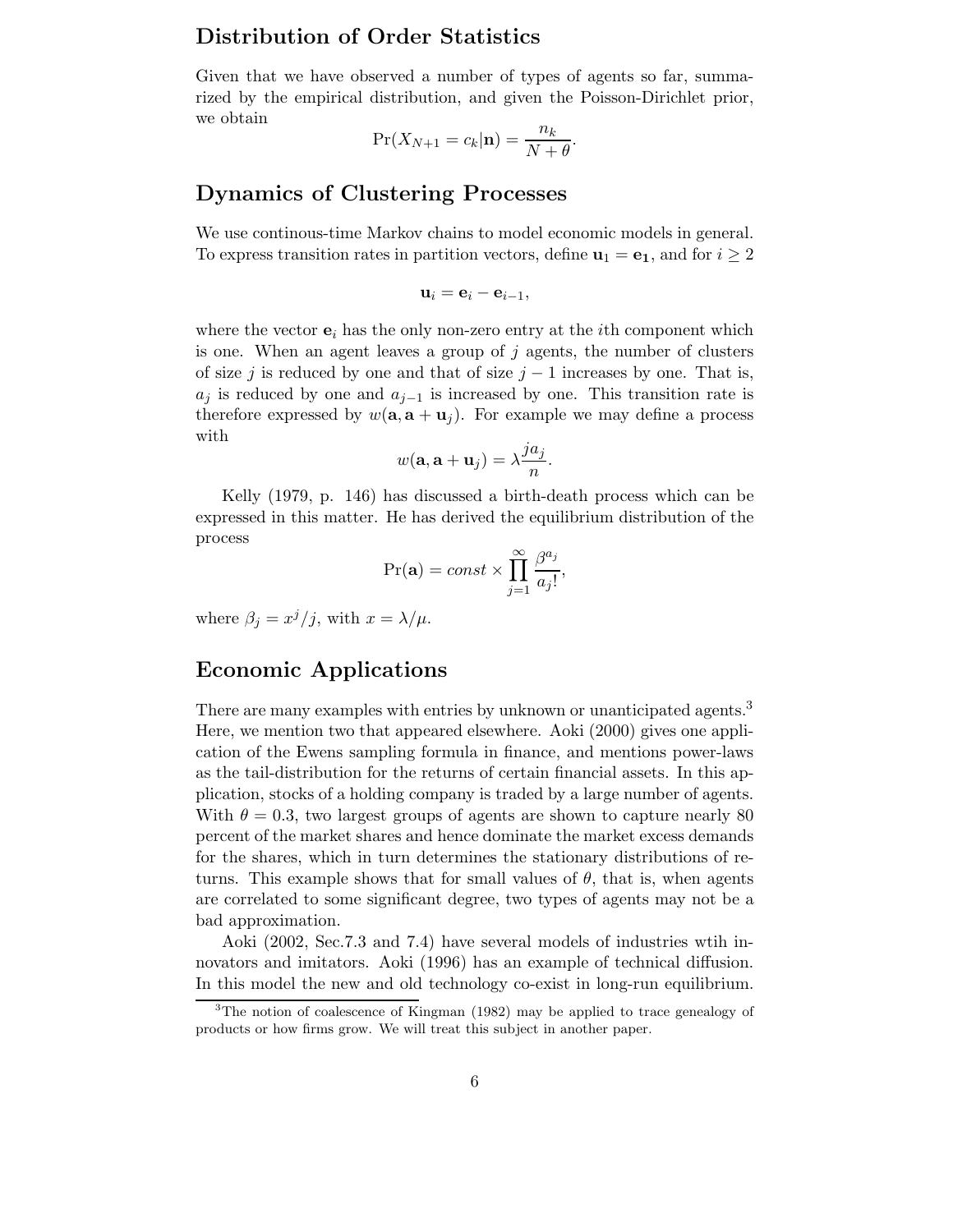There are two equilibria. In the good equilibrium a majority of the firms adopt new technology, while in the bad equilibrium only a minority of firms ends up adopting the new technolgy. This is an example in the spirit of Iwai (2001) since statistical equilibria of two technologies co-exist in the long-run. The economy of this model will not approach a classical or neoclassical equilibria of uniform technology. Iwai states that this phenomena contradicts the long-held tradition in economics about the determination of the normal rates of profit.

In another application Aoki and Yoshikawa (2003) models of entries of new production factors into various sectors of economy using the laws of succession. The notion of holding times of a continous-time Markov chain is used to probabilistically determine which sector jump first. Different sectors grow at different rates. This example will be outlined later.

#### **Example of innovating and imitating sectors**

Consider a sector of economy composed of two types of firms. Firms of type 1 are technically advanced and benefit from occaisional innovations, while firms of type 2 are not so blessed with innovations. Let  $n_1(t)$  and  $n_2(t)$  be the number of firms in the two sectors ( measured in some convenient and fixed units.) We use a continous-time Markov chain to describe the time evolution of  $\mathbf{n}(\mathbf{t})$  with two components. Let  $\mathbf{e}_i$ ,  $i = 1, 2$  be two-dimensional vectors with the only non-zero element 1 in the first and second component, respectively. Then, the transition rates of the process is determined uniquely by the transition rates

$$
q(\mathbf{n}, \mathbf{n} + \mathbf{e}_1) = c_1 n_1 + f_1,
$$
  
\n
$$
q(\mathbf{n}, \mathbf{n} + \mathbf{e}_2) = c_2 n_2,
$$
  
\n
$$
q(\mathbf{n}, \mathbf{n} - \mathbf{e}_j) = d_j n_j, j = 1, 2,
$$
  
\n
$$
q(\mathbf{n}, \mathbf{n} + \mathbf{e}_1 - \mathbf{e}_2) = \mu g_1 n_2 (n_1 + h_1),
$$

and

$$
q(\mathbf{n},\mathbf{n}+\mathbf{e}_2-\mathbf{e}_1)=\mu g_2 n_2.
$$

In the above  $g_i = c_i/d_i$ ,  $i = 1, 2$ .

Let  $P(\mathbf{n}(t))$  be the probability distribution of the vector  $\mathbf{n}(t)$ . Its time evolution is governed by the backward Chapman-Kolmogorov equation (also called as master equation, the name we use from now on),

$$
\frac{\partial P(\mathbf{n}(t))}{\partial t} = I(\mathbf{n}(t)) - O(\mathbf{n}(t)),
$$

where the first term represents the inflow and the second outflow of probability fluxes. For example, the outflow is given by

$$
O(\mathbf{n}(t)) = P(\mathbf{n}(t))[\sum_{j=1}^{2} \{q(\mathbf{n}, \mathbf{n} + \mathbf{e}_j) + q(\mathbf{n}, \mathbf{n} - \mathbf{e}_j)\}\
$$

$$
+ q(\mathbf{n}, \mathbf{n} + \mathbf{e}_1 - \mathbf{e}_2) + q(\mathbf{n}, \mathbf{n} + \mathbf{e}_2 - \mathbf{e}_1)]
$$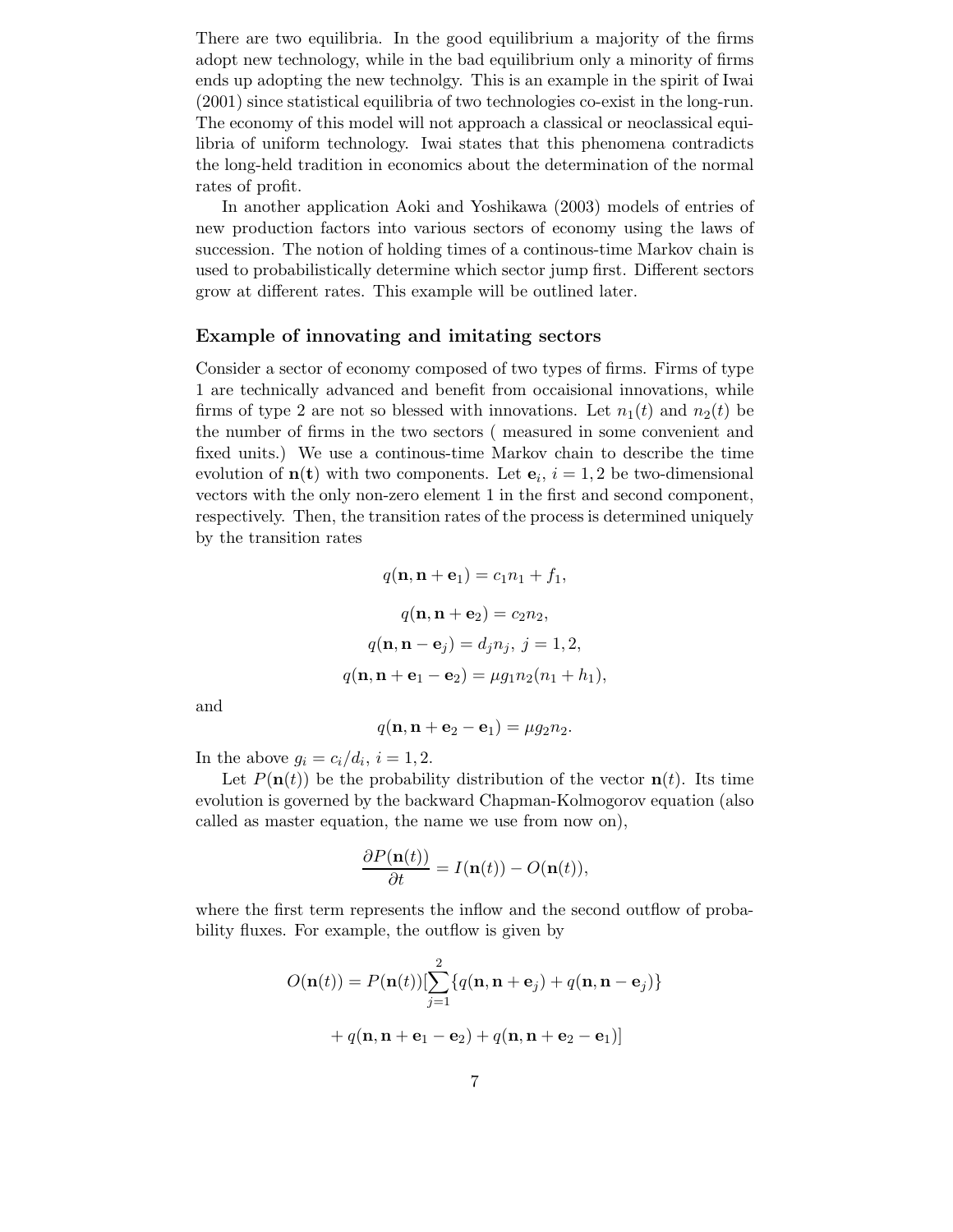The expressions for the inflows are similar, and consist of six terms, the first of which is  $q(\mathbf{n} + \mathbf{e}_1, \mathbf{n})P(\mathbf{n}(\mathbf{t}) + \mathbf{e}_1)$ .

The time evolution of the probability distribution must be obtained by solving this master equation. It can be equally be done by solving the partial differential equation for the probability generating function

$$
G(z_1, z_2, t) = \sum_{n_1} \sum_{n_2} z_1^{n_1} z_2^{n_2} P(\mathbf{n}(t)).
$$

Since this is also complicated, we solve for the moments by using the cumulant generating function

$$
K(\theta_1, \theta_2, t) = \ln G(e^{-\theta_1}, e^{-\theta_2}, t).
$$

See Aoki (2002, Sec 7.1.3) on converting probability generating functions into cumulant generating function.

The equations for the first moments, that is the means of  $n_1(t)$  and  $n_2(t)$ are, dropping the time argument for shorter notation

$$
\frac{d\kappa_1}{dt} = f_1 - (d_1 - c_1)\kappa_1 + \lambda d_2 f_1 \kappa_2 + \alpha \lambda (\kappa_{12} + \kappa_1 \kappa_2),
$$

and

.

$$
\frac{d\kappa_2}{dt} = -(d_2 - c_2 + \lambda d_2 f_1)\kappa_2 - \alpha\lambda(\kappa_{12} + \kappa_1\kappa_2),
$$

where  $\alpha = d_1 d_2 (1 - g_2)$  and  $\lambda = \mu/(d_1 d_2)$ .

In this example the ordinary differential equation for the cumulant  $\kappa_i(t)$ the means of  $n_i(t)$ ,  $i = 1, 2$  involves the cross covariance term  $\kappa_{12}(t)$ . The ordinary differential equations for the components of the covariance matrix,  $\kappa_{11}(t)$ ,  $\kappa_{12}(t)$ , and  $\kappa_{22}(t)$ , are closed, that is, do not involve any higher order cumulants, and can be solved.

There are two important cases; one with parameters  $1 > g_2 > g_1$ ; and the other  $1 < g_2 < 1 + \lambda f_1$ , and  $g_2 < g_1$ .

What this example shows is again the co-existence in the long-run of two types of firms of disparate technical capabilities. This illustrate the central conclusion of Iwai in a more straightforward manner. See Aoki, Nakano, and Yoshida for the actual expressions for the coupled differential equations of the cumulants and other technical details.

#### **Example: Model of Fluctuations and Growth**

Next, we consider a simple stochastic model of economy composed of several sectors, in which fluctuation and growth of output happen, together with creations or entries of new sectors with new goods. This model is used in Aoki and Yoshikawa (2003) to demonstrate a possibility that demand patterns affect the aggregate output. Here this example illustrates the applications of laws of sucession. In the literature, economic fluctuations are usually explained as a direct outcome of the individual agent behavior. The focus is on individual agents. Often, elaborate microeconomic models of optimization or rational expectations are the starting points. The more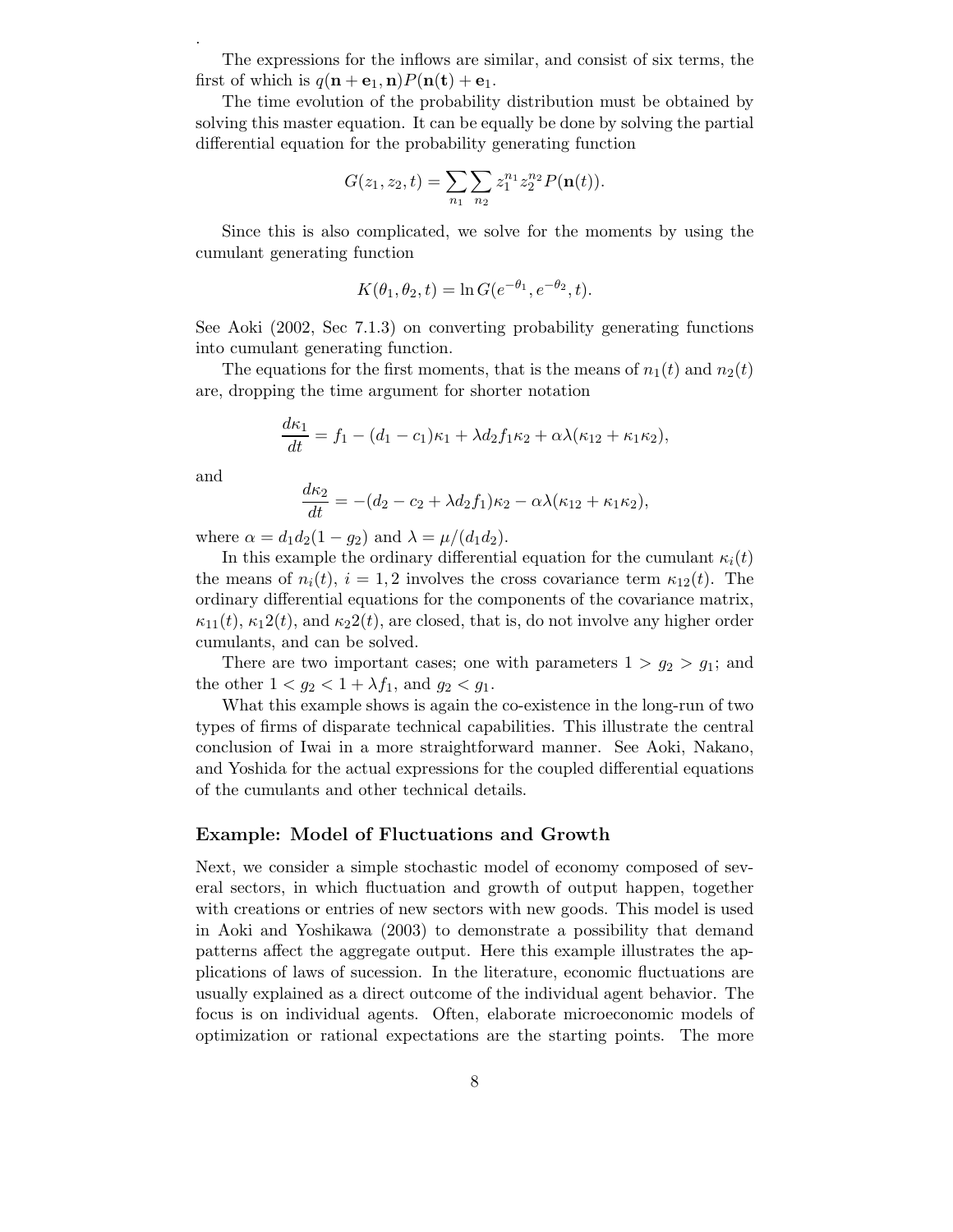stronly one wishes to interpret aggregate fluctuations as something 'rational' or 'optimal', the more likely one is led to this essentialy microeconomic approach.

This model proposes a different approach to explain economic growth and fluctuations. The focus is not on individual agents, nor on elaborate microeconomic optimization modeling. Rather, the focus is on the probabilistic manner by which a large number of agents enter and interact.

Resources are stochastically allocated to existing sectors in response to aggregate demands for the goods of sectors, and a new sector appear stochastically, as outlined in our discussion of law of succession.

Because we assume zero adjustment cost for the sizes of sectors, our model is a model of economy with underutilized factors of production, such as hours of work of emplyees. $4$  For empirical studies of such economies see Davis, Haltiwanger and Schuh (1996).

We assume that sector i has productiviy coefficient,  $c_i$ , which is exogenously given and fixed. Assume, for convenience, that sectors are arranged in the decreasing order in productivity. Sector i employs  $N_i$  units of factor of production. It is a non-negative integer-valued random variable. We call its value as "size" of the sector. When  $N_i(t) = n_i$ ,  $i = 1, 2, ..., K$ , the output of sector i is  $c_i n_i$ , and the total output (GDP) of this economy is

$$
Y(t) := \sum_{i=1}^{K} c_i n_i(t).
$$
 (1)

Demand for the output of sector i is denoted by  $s_i Y(t)$ , where  $s_i > 0$ is the share of sector *i*, and  $\sum_i s_i = 1$ . The shares are also assumed to be exogeously given and fixed.

We denote the excess demand for goods of sector  $i$  by

$$
f_i(t) := s_i Y(t) - c_i n_i(t), \qquad (2)
$$

 $i = 1, 2, \ldots, K$ . Denote the set of sectors with positive excess demands by

$$
I_{+} = \{i; f_i > 0\},\,
$$

and similarly for the set of sectors with negative demands  $by<sup>5</sup>$ 

$$
I_{-}=\{j;f_j\leq 0\}.
$$

To shorten notation, summations over these subsets are denoted as  $\sum_{+}$  and  $\Sigma_{-}$ . Denote by  $n_{+}$  the number of ns in the set  $I_{+}$ , that is, we write

$$
n_+ := \sum_{+} n_i,
$$

<sup>4</sup>Clower (1965) and Leijonhufvud (1968) pointed out that quantity adjustment might be actually more important than price adjustment in economic fluctuations. Although this insight spawned a vast literature of the so-called 'non-Walrasian' or 'disequilibrium analysis, this approach suffers either from basically static, or deterministic nature of analysis.

 ${}^{5}{\rm To}$  be definite we include sectors with zero excess demands as well.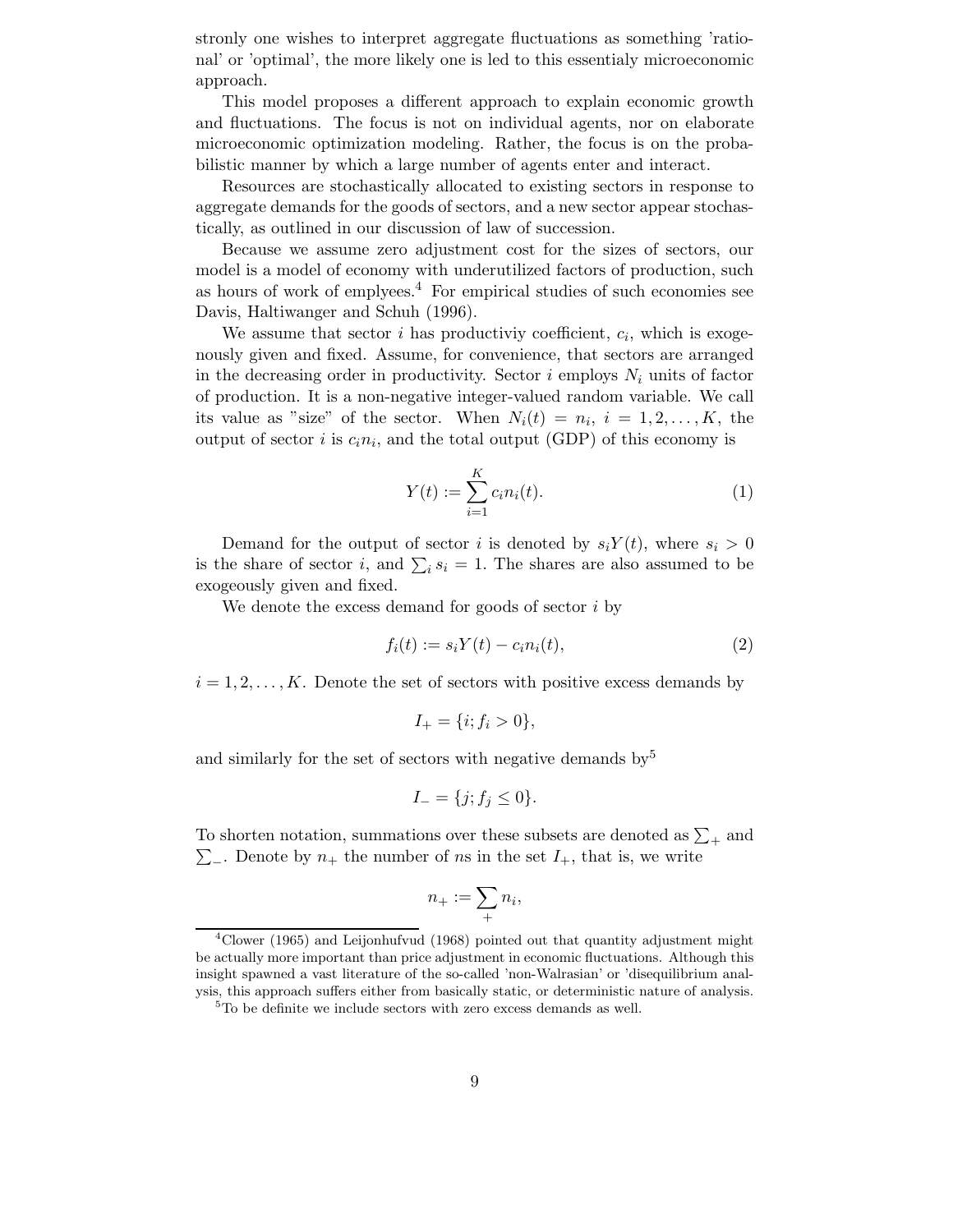where the subscript  $+$  is a short-hand for the set  $I_+$ , and similarly

$$
n_- := \sum_{i} n_i,
$$

for the sum over the sectors with negative excess demands. Let  $n = n_{+} + n_{-}$ .

Sectors with non-zero excess demands attempt to reduce the sizes of excess demands by adjusting their sizes, up or down by unit amounts, depending on the signs of the excess demands. No adjustment cost is included in the model. The size  $n_i$ s may be interpreted as some measure of capacity utlization factor in situations where capacity constraint is not binding.<sup>6</sup>

We set this model as a continous-time Markov chain to avoid the phenomenon of a lock-step adjustment by several different sectors in the economy.

#### **Transition Rate Specifications**

The transition probabilities are such that

$$
Pr(N_i(t + h) = n_i + 1 | N_i(t) = n_i) = \gamma_i h + o(h),
$$

for  $i \in I_+$ , and

$$
Pr(N_i(t + h) = n_i - 1 | N_i(t) = n_i) = \rho_i h + o(h),
$$

for  $i \in I_-.$  We assume that  $\gamma s$  and  $\rho s$  depend on the total number of sizes and the current size of the sector that adjusts,

$$
\gamma_i = \gamma_i(n_i, n),
$$

and

$$
\rho_j = \rho(n_j, n).
$$

This is an example of applying W. E. Johnson's sufficientness postulate we have earlier discussed. We have discussed specifications of entry and exit probabilities in Aoki (2000). See also Costantini and Garibaldi (1979, 1989), who give clear discussions on reasons for these specifications. We follow Zabell in specifying  $\gamma_i$  to depend only on  $n_i$  and  $n_i$ , and similarly for  $\rho_i$ .

We specify the entry rate, that is, the rate of size increase by

$$
\gamma_a(n_a, n) = \frac{\alpha + n_a}{\theta_+ + n_+},
$$

and that of the exit rate, namely, the rate of size decrease by

$$
\rho_a(n_a, n) = \frac{n_a}{n_-},
$$

where subscripts  $+$  and  $-$  refer to the signs of the excess demands.

 $6$ With fixed numbers of employees in each sector, hours worked per period may be an example of units of production factor entering and leaving production processes without cost of hiring or firing.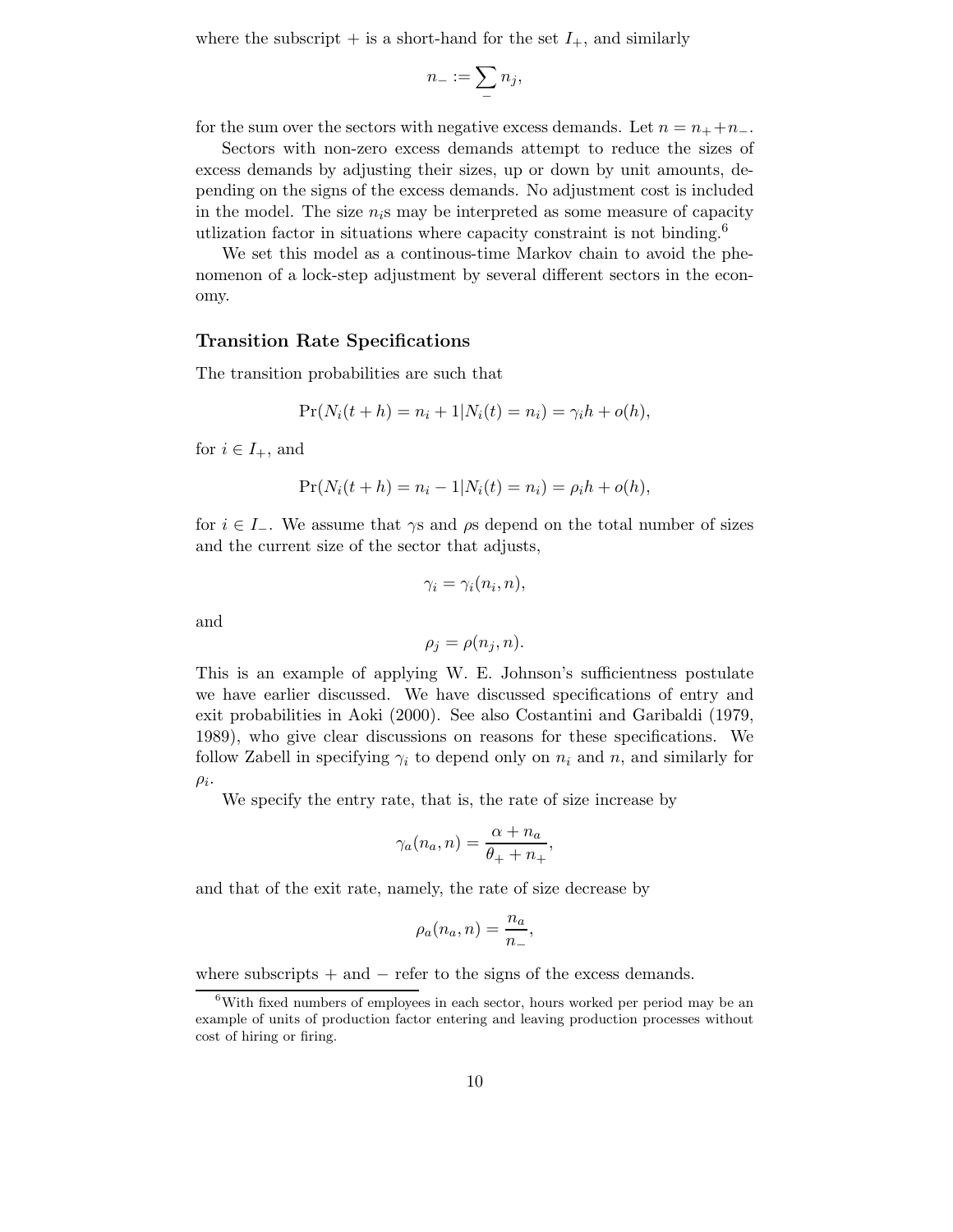If  $\alpha$  is much smaller than  $\theta_+$ , then

$$
\gamma_i(n_i, n) \approx \frac{n_+}{\theta + n_+} \frac{n_i}{n_+}.
$$

So long as  $\theta$  is kept constant, the above expression implies that the choice of K and  $\alpha$  do not matter, provided  $\alpha$  is much smaller than K. It is also clear that  $\gamma_i$  is nearly the same as the fraction  $n_i/n$ , which is the probability for exit. Then, time histories of  $n_i$  are nearly those of a near fair coin tosses. We have  $K$  such coin tosses available at each jump. The sector that jumps determines which coin toss is selected from these K coins.

We set  $\alpha = 0$  to discuss economies with fixed numbers of sectors, and set it to a positive number to allow for new sectors to emerge. In the latter case, a new sector emerges with probability  $\theta/(\theta+n)$ , while a size of sector i increases by one when the sector has positive excess demand with probability  $(\alpha + n_i)/(\theta + n)$ . See Ewens (1972).

#### **Holding Times**

The question of which sector acts first is resolved by means of the holding time of this continuous-time Markov chain. We assume that the time it takes for sector i to adjust its size by one unit, up or down,  $T_i$ , is exponentially distributed,

$$
\Pr(T_i > t) = \exp(-b_i t),
$$

where  $b_i$  is either  $\gamma_i$  or  $\rho_i$  depending on the sign of the excess demand. This time is called sojourn time or holding time in the probability literature. We assume that the random variables Ts of the sectors with non-zero excess demand are independent.

The sector that adjusts first is determined by the sector with the shortest holding time. Let  $T^*$  be the minimum of all the holding times of the sectors with non-zero excess demands. Lawler calculates that for  $a \in I_+$ 

$$
\Pr(T_a = T^*) = \frac{\gamma_a}{\gamma_+ + \rho_-},
$$

where  $\gamma_+ = \sum_+ \gamma_i$ , and  $\rho_- = \sum_- \rho_j$ , and if  $a \in I_-,$  then the probability of the jump in sector  $a$  is given by

$$
\rho_a/(\gamma_+ + \rho_-),
$$

and similarly for  $\gamma s$ . See Lawler (1995, 56) or Aoki (1996, Sec. 4.2).

#### **Aggregate Outputs and Demands**

After a change in the size of a sector, the total output of the economy changes to

$$
Y(t+h) = Y(t) + sgn{f_a(t)}c_a,
$$

where a is the sector that jumped first by the time  $t + h$ <sup>7</sup>

<sup>7</sup>For the sake of simplicity we may think of the skeleton Markov chain, in which the directions of jump are chosen appropriately but the holding times themselves are replaced by a fixed unit time interval. Limiting behavior of the original and the skeletal version are known to be the same under certain technical conditions, which hold for this example. See Cinlar (1975), or Norris (1997, 87).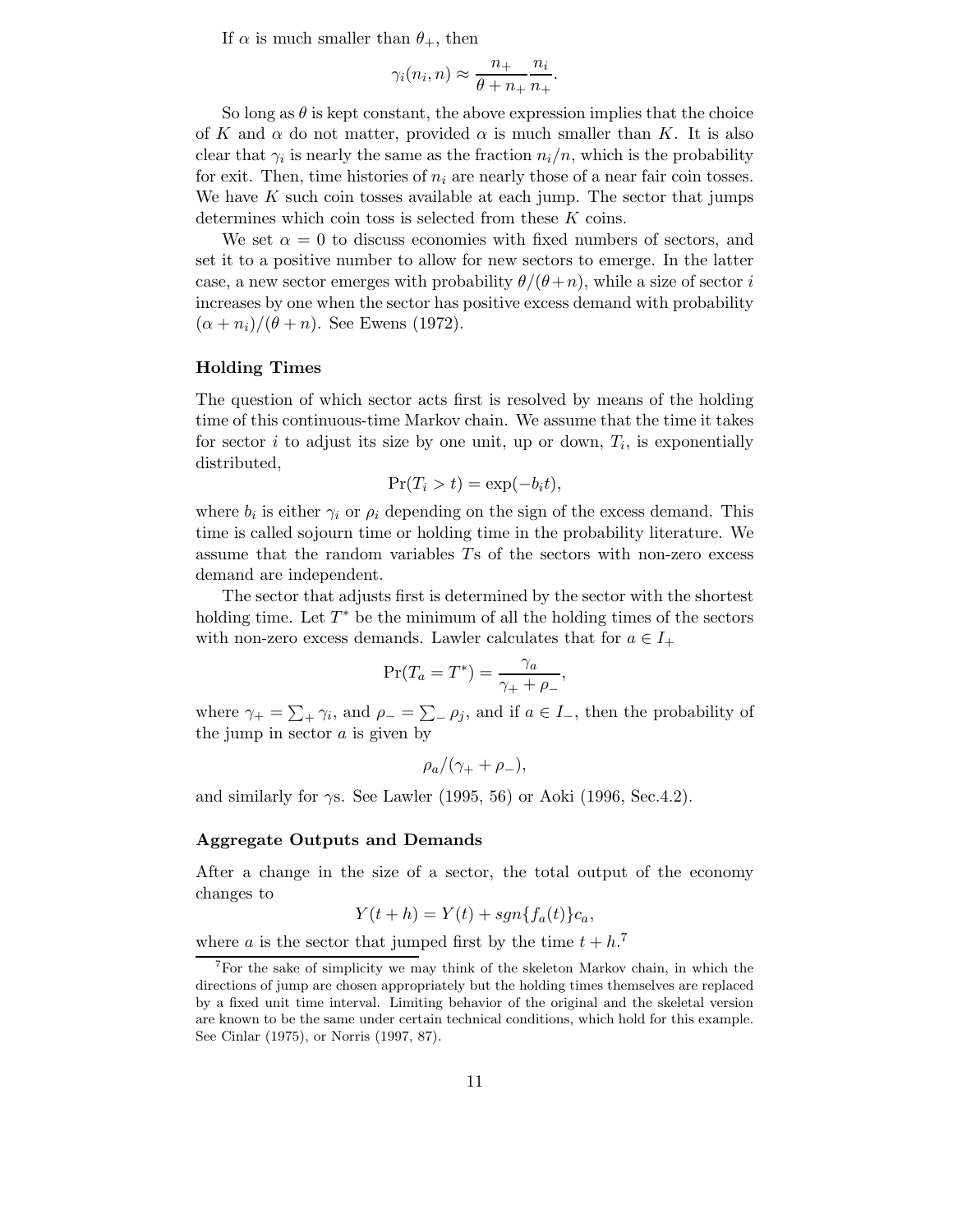After the jump, this sector's excess demand changes to

$$
f_a(t+h) = f_a(t) - c_a(1 - s_a)sgn\{f_a(t)\}.
$$
 (3)

Other, non-jumping sectors have the excess demands changed to

$$
f_i(t + h) = f_i(t) + sgn{f_a(t)}s_ic_a,
$$
\n(4)

for  $i \neq a$ .

These two equations show the effects of an increase of size in one sector. An increase by  $c_a$  of output increases GDP by the same amount. However, sector a experiences an increase of its demand by only a fraction  $s_a$  of it, while all other sectors experience increase of their demands by  $s_i c_a$ ,  $i \neq a$ . Eq. (4) shows a source of externality for this model that affects the model behavior significantly. The index sets  $I_+$  and  $I_-$  also change in general.

Defining  $\Delta Y(t) := Y(t+h) - Y(t)$ , and  $\Delta f_i(t) = f_i(t+h) - f_i(t)$ , rewrite (1), (3) and (4) as

$$
\Delta Y(t) = sgn\{f_a(t)\}c_a,
$$

and

$$
\Delta f_a(t) = -(1 - s_a)\Delta Y(t),
$$

and

$$
\Delta f_i(t) = s_i \Delta Y(t),
$$

for  $i \neq a$ .

See Aoki (2002, Sec.8.6) for some results of simulations and some examples of patterns of growth and fluctuations, as the values of  $\theta$  and demand patterns are varied. .

#### **Simulation Analysis**

A number of simulations have been run on this model. One clear conclusion is that the GDP responds to the demand patterns, i.e., the specification of  $\{s_i\}$ . The more demands on productive sectore, higher is GDP. Another is the larger the value of  $\theta$ , the more new sectors are created. See Aoki (2002, Sec.8.6) for details on the simulation results

### **Concluding Remarks**

This paper uses the framework of continous-time Markov chains and the master equations to derive some examples which show that several types of agents can co-exist stochastically in the long-run. This supports the claims by Iwai (2001) that technologies with a wide range of efficiency will indeed coexist even in the long run, and shed new lights and add new elements to the sorts of discussions in Aghion and Howitt (1992), for example. In this paper we add a set of new concepts and tools drawn from random combinatorial analysis and claim that exchangeable random partitions and their stationary distributions are the right tools to deal with entries by new types of agents or goods.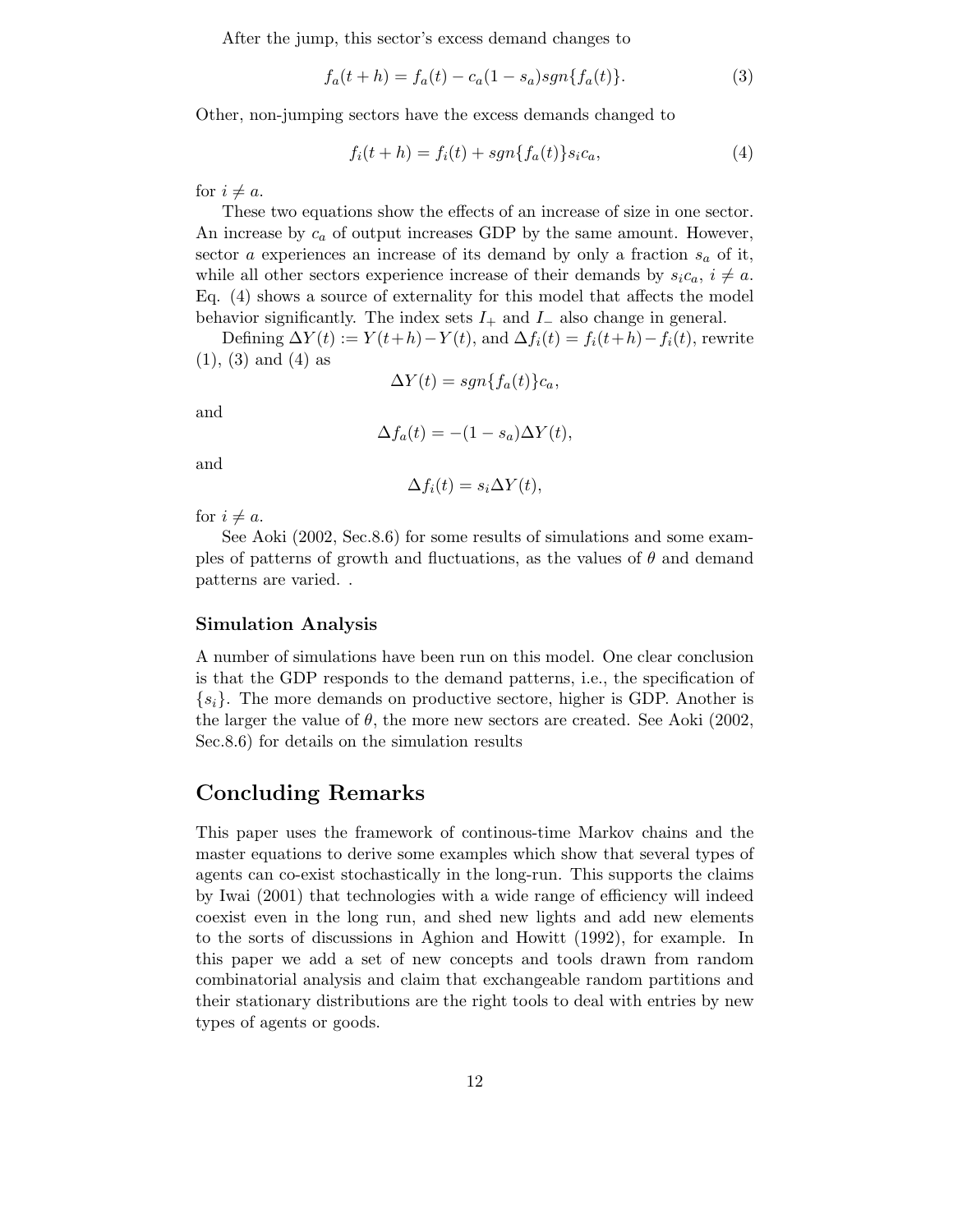We have not discussed the notion of coalescence by Kingman (1982), and by Watterson (1984). These have important implications on the lines of developments of new products, and the familty trees of how firms grow. We plan to explore their implications in connection with Schumperterian dynamics, and to discuss questions of distributions of sizes and ages of firms.

### **References**

Aghion, P., and P. Howitt (1992). "A Model of Growth through Creative Destruction," *Econometrica*, **60**,323–351.

Aoki, M. *Modeling Aggregate Behavior and Fluctuations in Economics* Cambridge University Press, New York, 2002

—– (1996). *New Approaches to Macroeconomic Modeling* , Cambridge University Press, New York,

Aoki, M. and H. Yoshikawa, "A New Model of Fluctuations and Growth" Presented at the 2001 Wehia Conference, Maastrict, NL, 2001.

—-, and —– (2002) "Demand Saturation-Creation and Economic Growth" *J. Econl Behav. Org.*,**48**, 127–154.

—-, and —- (2003) "A new Model of Fluctuations and Growth," in *Heterogeneous Agents, Interactions and Economic Performance,*, R. Cowan and N. Jonard (eds), Springer, Berlin.

——, T. Nakano, and G. Yoshida, "Coexistence of Two Technologies in the Long-run: An Example of Schumpeterian Dynamics." Working Paper, Department of Physics, Chuo University, Tokyo

Carlton, M. A. "Applications of the Two-Parameter Poisson-Dirichlet Distribution,"'Ph.D. dissertaion, Dep. Math. Univ. Cal. Los Angeles, 1999.

Clower, R. (1965). "The Keynesian counterrevolution: A theoretical appraisal" in F. Hahn and F. Brechling, eds., *The Theory of Interest Rates*, Macmillan, London.

Costantini, D., and U. Garibaldi, (1999). "A finitary characterization of the Ewens sampling formula", Mimeo, Univ. Bologna, Depart. Statistics

—–, and —–, (1989), "Classical and Quantum Statistics as Finite Random Processes", *Foundations of Physics*, **19**, 743–754.

———, and ——— (1979), "A probabilistic foundation of elementary particle statistics. Part I",*Stud. Hist. Phil. Mod. Phys.*, **28**, 483–506.

Davis, S., J. Haltiwanger, and S. Schuh (1996). *Job Creation and Destruction* , MIT Press, Cambridge.

Feller, W., (1968). *An Introduction to Probability Theory and Its Applications, Vol.I* Wiley, New York, NY.

Hoppe, F. M. (1984). "Pólya-like Urns and the Ewens Sampling Formula." *J.Math. Biol.* **20**, 91–94.

Iwai, K. (2001) "Schumpeterian Dynamics: A Disequilibrium Theory of Long-Run Profits," in L. Punzo (ed),*Cycle, Growth and Structural Change* Routledge, London

Kelly, F. (1979) *Reversibility and Stochastic Networks* , John Wiley & Sons, New York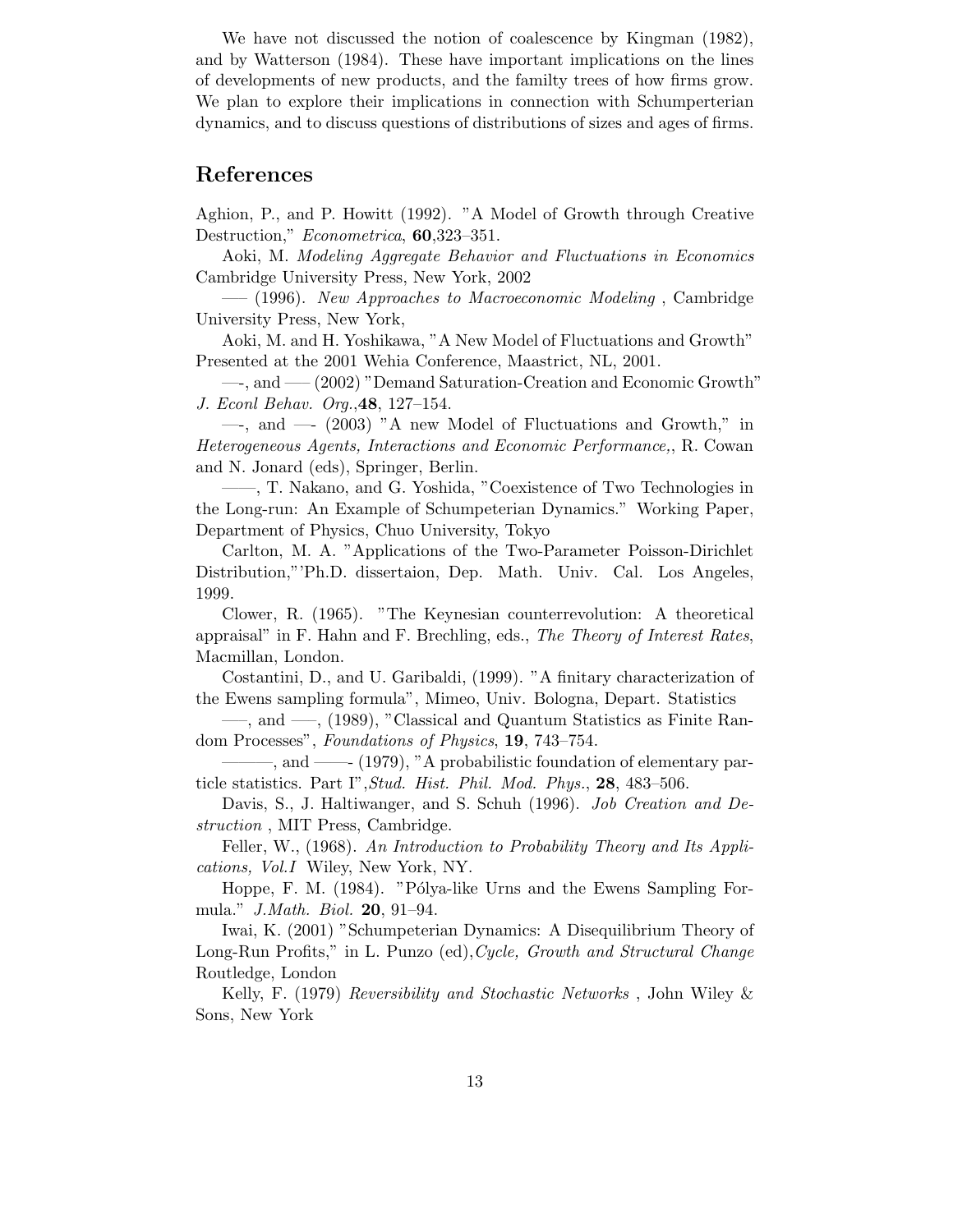Kingman, J. F. C. (1978a). "Random Partitions in Population Genetics, " *Proc. R. Soc*. **361**, 1-20.

——– (1978b). "Representation of Partition Structures," *London Math. Soc.* **18**, 374–80.

——– (1982). "The Coalescent," *Stoch. Process. Appl.*, **13**,235–48.

Lawler, G., (1995). *Introduction to Stochastic Processes* , Chapman-Hall, London.

Watterson, G. A. (1976). "The Stationary Distribution of the Infinitelymany Neutral Alleles Diffusion Model," *J. Appl. Probab.* **13**, 639–51.

————– 91984). "Lines of Descent and the Coalescent,"*Theor. Pop. Biol.* **26**, 77–92. b —-, and H. A. Guess 91977). "Is the Most Frequent Allele the Oldest ?", *Theor. Pop. Biol.* **11**, 141–160.

Zabell, S. L. (1992). "Predicting the unpredictable", *Synthese* **90**, 205– 232.

—– (1982) "W. E. Johnson's sufficientness postulate," *Ann. Stat.* **10**, 1090–1099.

### **Appendices**

We collect here some relevant material from Zabell (1992).

#### **Exchangeable Random Sequences**

Let  $X_1, X_2, \ldots$  be an infinite sequence of random variables taking on k discrete values,  $c_1, c_2, \ldots, c_k$ , say. These are possible categories or types of decisions or choices by agents,or cells in the literature on occupancy numbers in probability into which the outcomes or realizations of the sequence are classified.

The sequence is said to be exchangeable, if for every  $n$ , the 'cylinder set' probabilities

$$
Pr(X_1 = e_1, X_2 = e_2, \dots, X_N = e_N) = Pr(e_1, e_2, \dots, e_N)
$$

are invariant under all possible permutations of the subscripts of  $X_s$ .<sup>8</sup> In other words, two sequences have the same probability if one is the rearrangement of the other.

Let  $n_i$  denote the number of times the j-th type occurs in the sequence. The vector  $\mathbf{n} = (n_1, n_2, \dots, n_k)$  is called the frequency vector. The vector  $\mathbf{n}/N$  is known as the empirical distribution in statistics. Note that given any two sequences, one can be obtained from the other if and only if the two sequences have the **same** frequency vector or empirical distribution.

The observed frequency counts  $n_j = n_j(X_1, X_2, \ldots, X_N)$  are sufficient statistics in the language of statistics for the sequence  $\{X_1, X_2, X_N\}$  because probabilities conditional on the frequency counts depend only on **n**, and are independent of the choice of the exchangeable probability Pr.

<sup>8</sup>These subscripts may be thought of time index or the order by which samples are taken.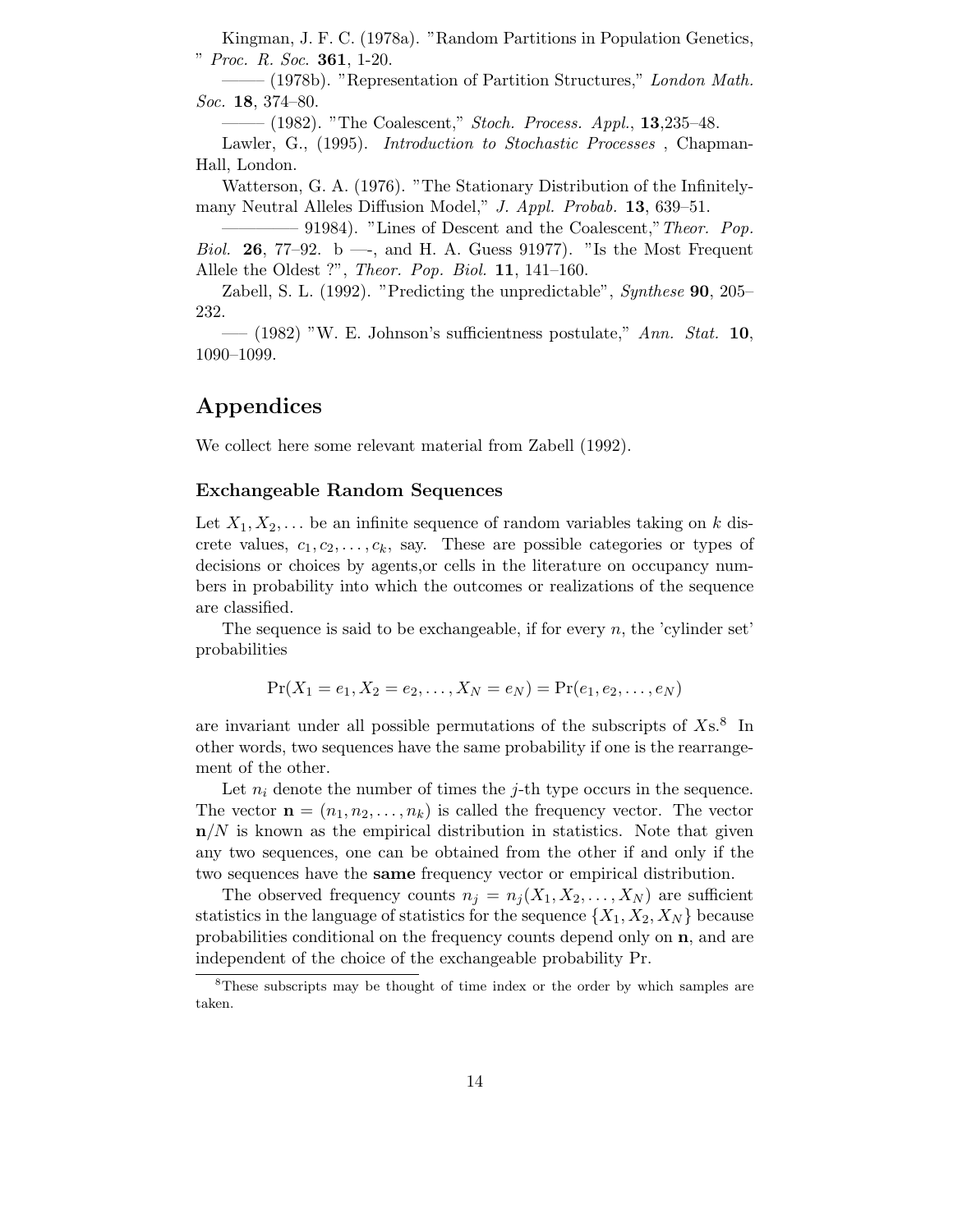By exchangeablity each of the sequences having the same frequency vector is equally probable or equally likely. There are  $N!/n_1!n_2! \cdots n_k!$  such sequences, and consequently

$$
Pr(X_1, X_2, \ldots, X_N | \mathbf{n}) = \frac{n_1! n_2! \cdots n_k!}{N!}.
$$

We have the representation theorem for exchangeable sequences by de Finetti (1937). He established that if an infinite sequence of  $k$ -valued random variables  $X_1, X_2, \ldots$  is excahngeable, then the infinite limiting frequency

$$
Z := \lim_{N \to \infty} (\frac{n_1}{N}, \frac{n_2}{N}, \cdots, \frac{n_k}{N})
$$

exists almost surely; and if

$$
\mu(A) = \Pr(Z \in A)
$$

denotes the distribution of this limiting frequency, then

$$
\Pr(X_1 = e_1, X_2 = e_2, \dots, X_N = e_N) = \int_{\Delta_K} p_1^{n_1} p_2^{n_2} \cdots p_k^{n_k} d\mu(p_1, p_2, \dots, p_{k-1}).
$$

To apply de Finetti theorem, we must choose a specific 'prior' or mixing measure  $d\mu$ . One way is to follow Johnson and postulate that all ordered  $k$ -partitions of N are equally likely. This Johnson fpostulate uniquely determines  $d\mu$  to be

$$
d\mu(p_1, p_2, \ldots p_k) = dp_1 dp_2 \cdots dp_{k-1},
$$

a flat prior.

Less arbitrary is the Johnson, sufficientness postulate<sup>9</sup>

$$
Pr(X_{N+1} = c_i | X_1, X_2, \dots, X_N) = Pr(X_{N+1} = c_i | \mathbf{n}) = f(n_i N),
$$

if  $Pr(X_1 = c_1, ..., X_N = c_N) > 0$  for all cs. This formula states that in predicting that the next outcome is  $c_i$ ,  $n_i$  is the only relevant information contained in the sample.

Zabell shows that Johnson's sufficientness postulate implies that

$$
\Pr(X_{N+1} = c_i | \mathbf{n}) = \frac{n_i + \alpha}{N + k\alpha},
$$

where  $\alpha$  is the parameter of the symmetrical Dirichlet prior which is the mixing measure  $d\mu$ . Note that the Polya urn model [Feller (1968, 119–21)] can produce the same conditional probability.

<sup>&</sup>lt;sup>9</sup>This term is adopted to avoid confusion with the usual meaning of sufficiency in statistics. (see Good (1965, p. 26).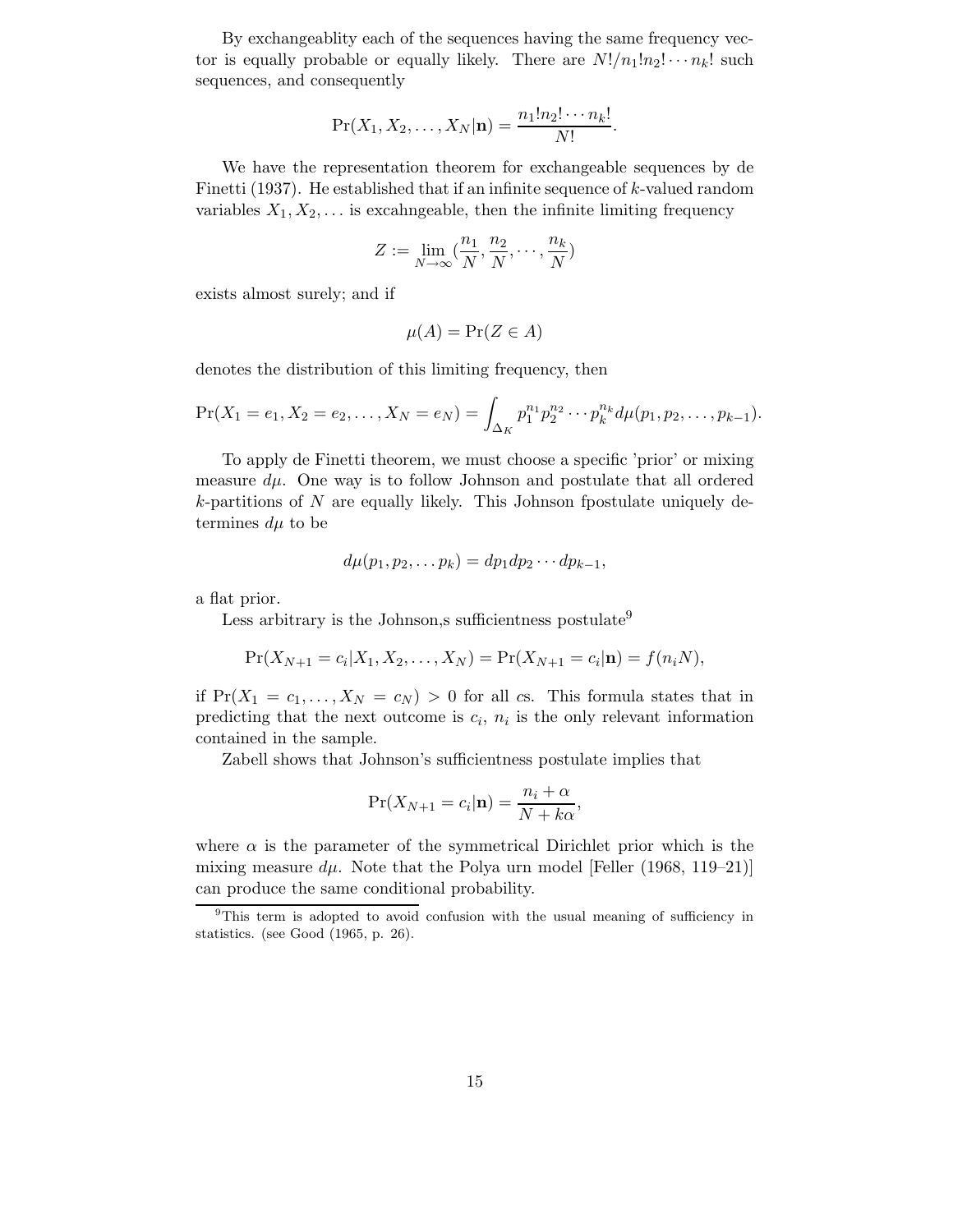#### **Partition Exchangeability**

In economic applications in which groups of agents of different types interact, such as multiple-agent models of stock markets, we face exactly the same problem which confronted statisticians in dealing with the so-called sampling of species problem. Sometimes this problem is referred to as the ecological problem in the emerging literature on multi-agent or agent-based modelling in economics: Suppose we take a snap shot of all the agents in the market at a point in time, and observe all different trading strategies in use. Some or most trategies (types of agents) have been seen in such snapshots taken earlier. There may be new ones not so far observed, however. As Zabell clearly explains this is not the problem of observing the event to which we assign 0 probability, that is the event whose probability we judge to be 0. Rather, the problem is when we observe an event whose existence we did not even previously suspect. A new strategy is invented, or new type of agents are born, and so on. Zabell calls it the problem of unanticipated knowledge. To deal with this problem we need Kingman's construction of exchangeable partition.

A probability function P is partition exchangeable if the cylinder set probabilities  $Pr(X_1 = e_1, X_2 = e_2, \ldots, X_N = e_N)$  are invariant with respect to permutations of the time index **and** the category index.

Define the frequencies of the frequencies (called abundances in the population genetics or sampling of species literature) by what Zabell names partition vector  $\mathbf{a} = (a_1, a_2, \dots a_N)$  where  $a_r$  is the number of  $n_j$  which is exactly equal to  $r^{10}$  In the above example, the original sample has the frequency  $n_1 = 1, n_2 = 1, n_3 = 0, n_4 = 3, n_5 = 2, n_6 = 2,$ 

$$
\mathbf{n} = (1, 1, 0, 3, 2, 2) = 0^1 1^2 2^2 3^1,
$$

where the last expression is the notation of Andrew (1971) used to indicate cyclic products of permutations with  $a_i$  cycles of size i. In this example  $a_1 = 2, a_2 = 2, a_3 = 1a_4 = a_5 = \cdots = a_{10} = 0$ . Note also that  $a_0 = 1$ .

The partition vector plays the same role relative to partition exchangeable sequences that the frequency vector plays for exchangeable sequences. Two sequences are equivalent, in the sense that one can be obtained from the other by a permutation of the time set and a permutation of the category set, if and only the two sequences have the *same* partition vector.

We formally define that a random partition is exchangeable if any two partitions  $\pi_1$  and  $\pi_2$  having the same partition vector have the same probability

$$
\mathbf{a}(\pi_1) = \mathbf{a}(\pi_2) \rightarrow P(\pi_1) = P(\pi_2).
$$

Since partition exchangeable sequences are exchageable, they can be represented by  $d\mu$  on the K-simplex  $\Delta_K$ . To prepare our way for letting K becomes infinite, we use the order statistics. Denote by  $\triangle_K^*$  the simplex of

<sup>10</sup>Kingman named it differently because he was working in population genetics. We use Zabell's more neutral name. In Sachkov (1997, 82) it is called state vector of second specification.